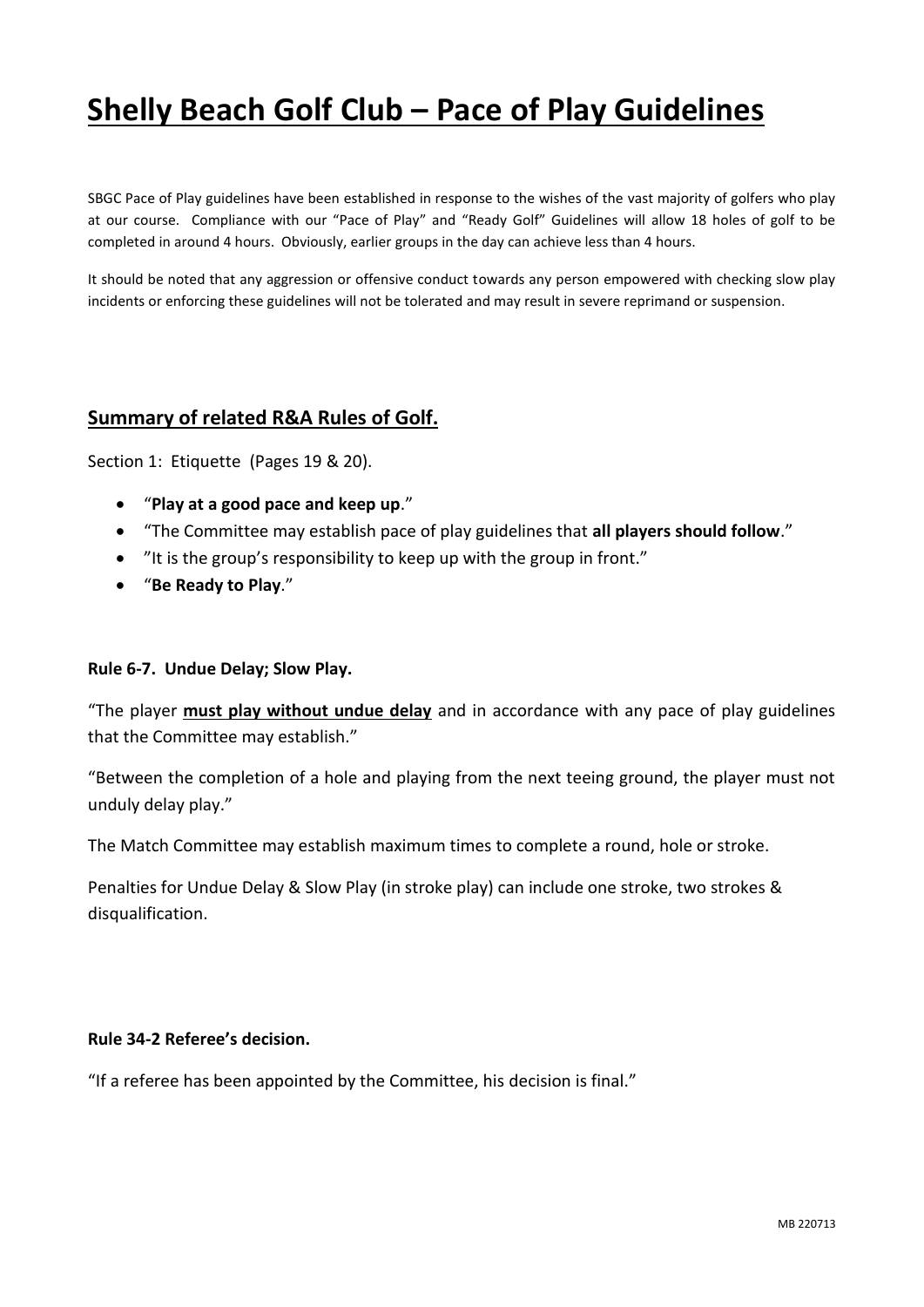### **Match Committee Sanctions.**

The Match Committee is responsible for monitoring Pace of Play in competitions and imposing sanctions for breaches.

#### **Sanctions may include, but are not limited to:**

**Verbal warnings, warning letters, stroke penalties, disqualification, restricted tee times and restricted playing partners.** 

The Match Committee will endeavour to consider all related evidence when determining the most appropriate course of action. This evidence may include:

- Timesheet and score card records
- Player statements and reports
- Slow Play Incident Reports and observations
- Reports from Referees, Rangers, Directors, Pro Shop staff and/or Competition Officials
- Any available CCTV or GPS technology
- Time frame recommendations set by the Match Committee
- Pace of Play and Ready Golf Guidelines
- Any related prior records.

#### **Slow Play Incident Reports.**

The Match Committee may at any time conduct or appoint persons to conduct pace of play checks. Should a significant slow play incident be witnessed, precise details should be recorded on a Slow Play Incident Report. These reports are to be reviewed at Match Committee meetings where appropriate action will be taken after considering the circumstances and all available evidence.

Should a severe incident occur, a Pace of Play Referee should speak with the group in a timely fashion and advise them of any action or penalty imposed.

"Significant" = 14 to 21 minutes behind the preceding group.

"Severe" = More than 21 minutes behind the preceding group.

(7 minute tee off intervals, thus 21 minutes equates to being 3 groups behind).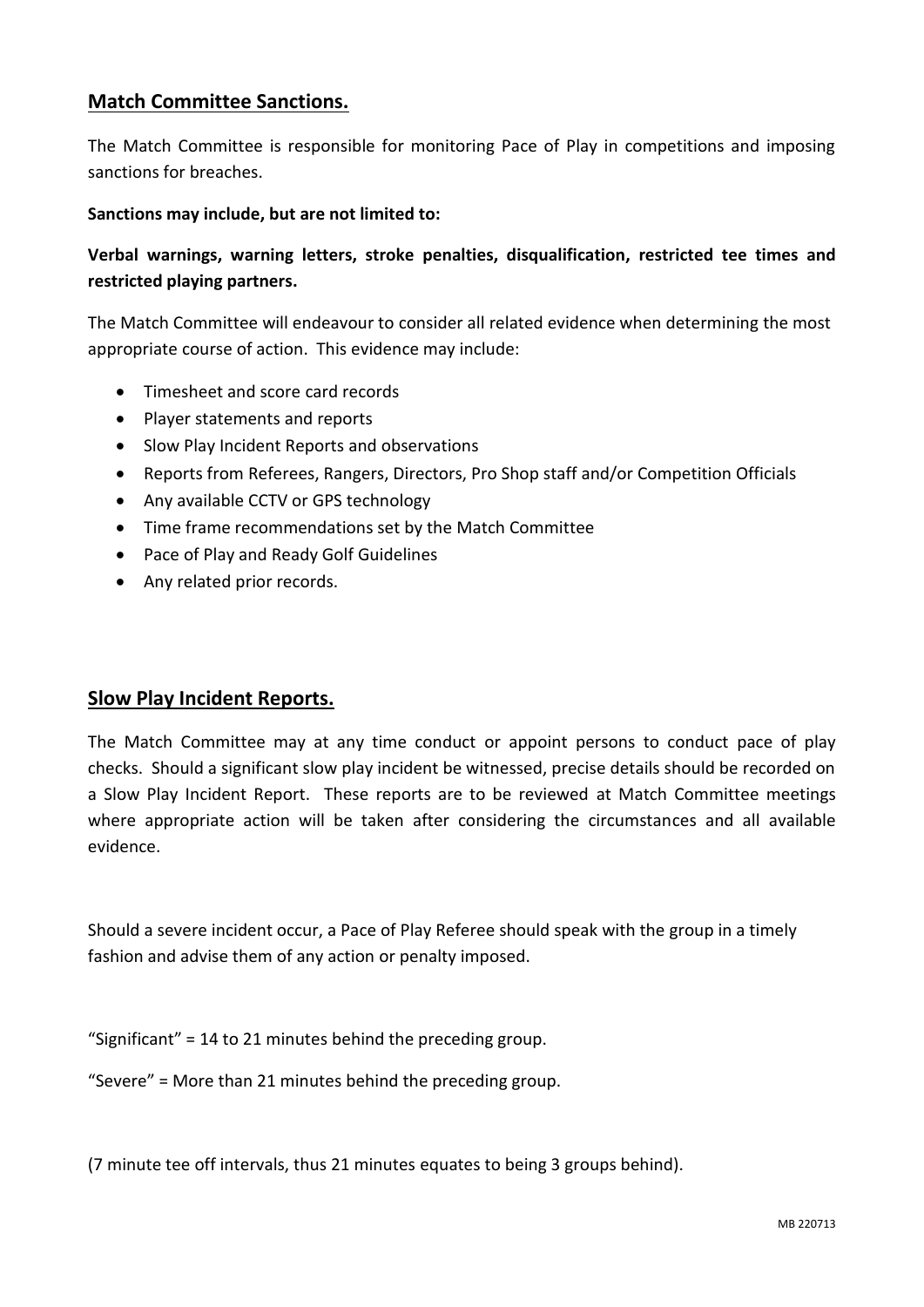### **Pace of Play Referee/s.**

The Match Committee has the power to delegate its authority to a referee.

Unless otherwise specified, the Senior Professional on duty is the duly appointed referee.

Should any Slow Play Incident be reported, the Senior Professional can request the assistance of the following to act as Pace of Play Referees:

- Director of Golf
- Club President, Vice President, Captain, Vice Captain, Treasurer, Director or C.E.O.
- Life Member
- Course Superintendent.

During Ladies events, the following can also act as Pace of Play Referees:

Ladies President, Vice President, Ladies Captain or Vice Captain.